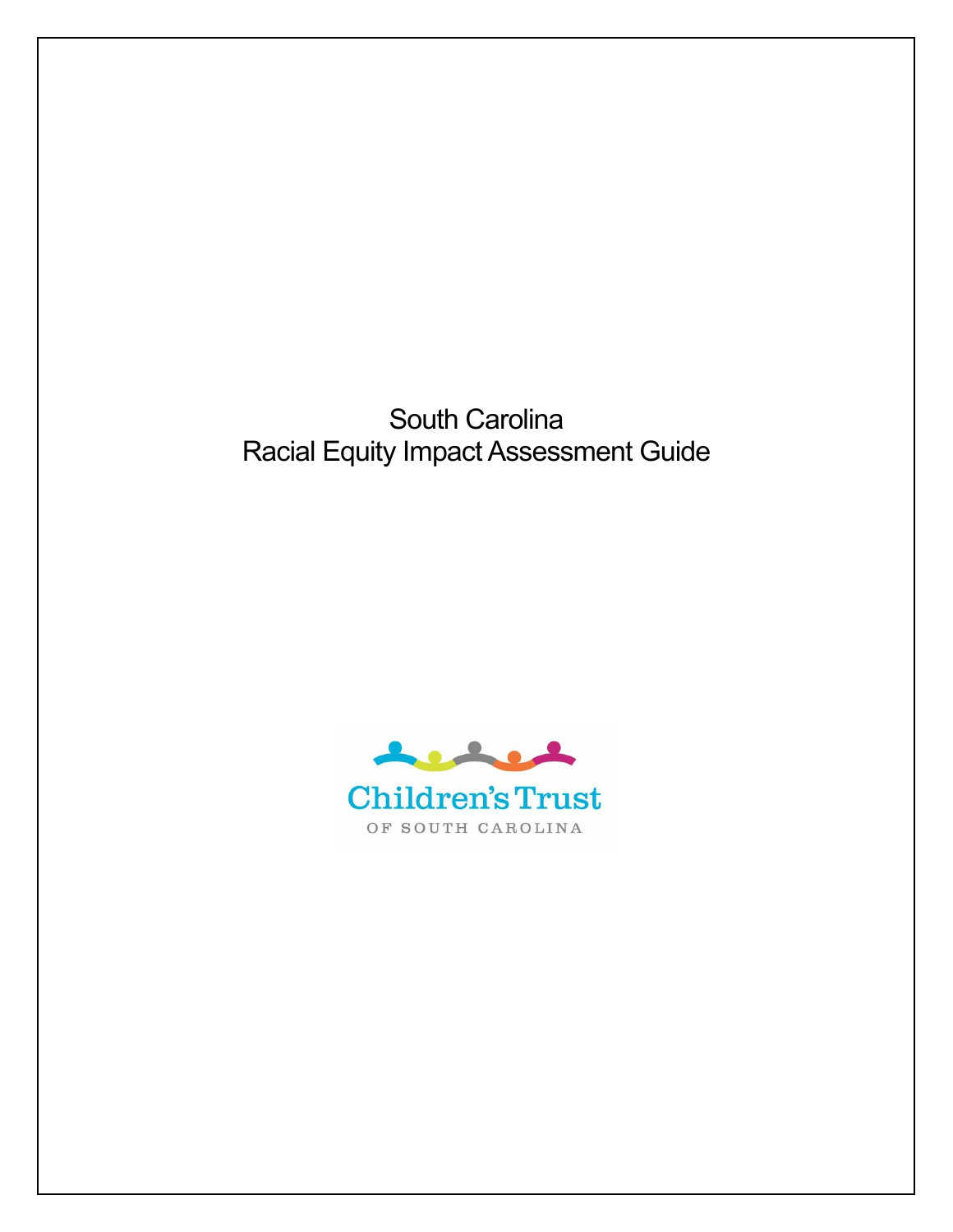# **Table of Contents**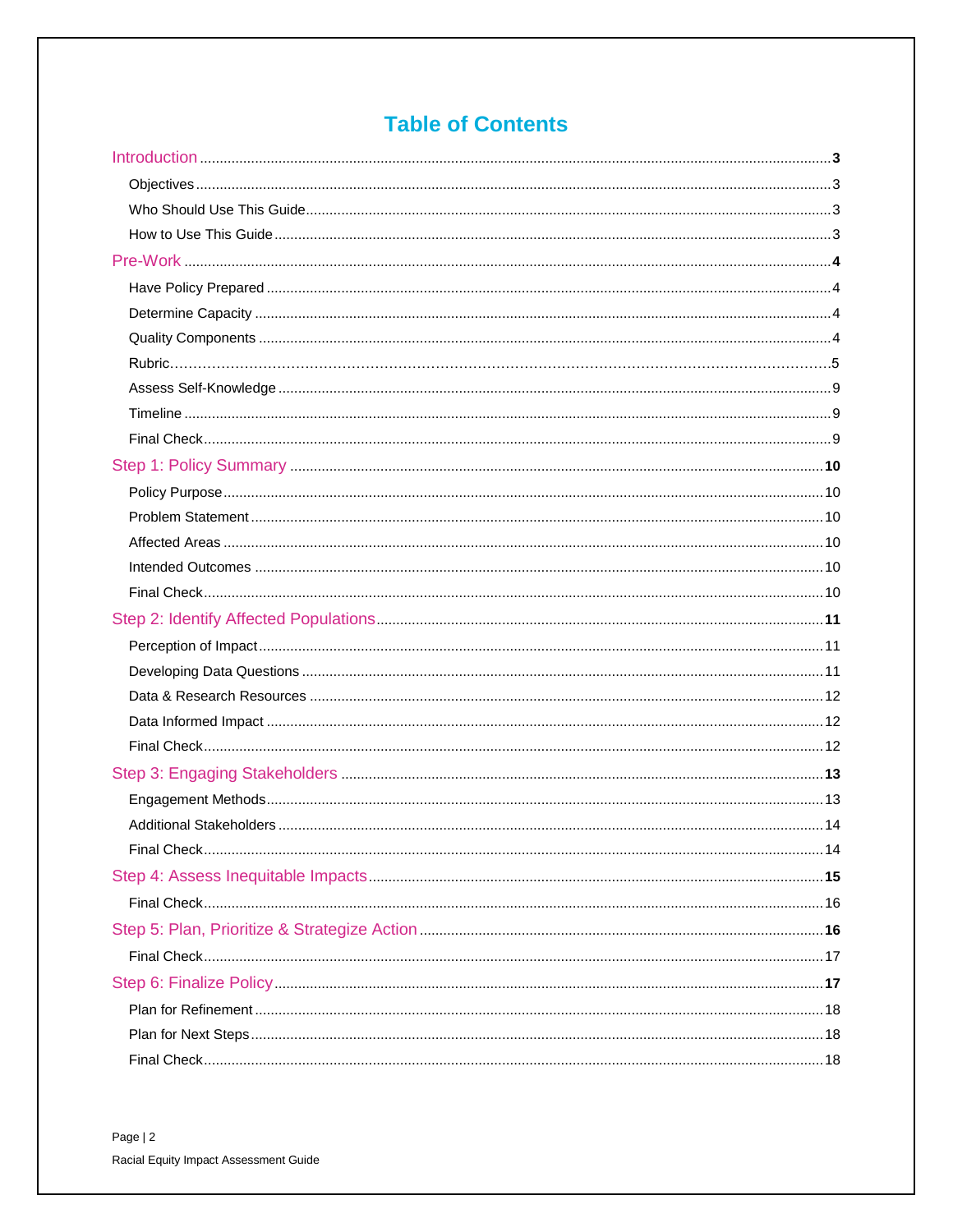# Racial Equity Impact Assessment Guide<sup>1</sup>

## **Introduction**

<span id="page-2-0"></span>A Race Equity Impact Assessment (REIA) is a systematic examination of how different racial and ethnic groups will be affected by a proposed action or decision.<sup>2</sup> This Race Equity Impact Assessment guide is a step-by-step manual to evaluate policy impact on racial and ethnic groups to determine how to proactively achieve equitable outcomes. The REIA guide will allow policy makers, decision makers, analysts, organizations, and others to inform public policy development and increase race equity and inclusion for South Carolina.

> *Racial equity is the condition that would be achieved if one's racial identity no longer predicted, in a statistical sense, how one fares.<sup>2</sup>*

### **Objectives**

*Support* the outcomes of your policy with data. *Engage* stakeholders to inform areas of strength and those in need of modification. *Distinguish* differential impacts in drafted policy or legislation. *Recommend* changes to strengthen policy equity and impact.

### Who should use this guide?

Any legislator, decision maker, analyst, group, or organization who wishes to ensure the equity of a proposed policy should use this guide. Opportunity for all is achievable by implementing policy that considers and addresses disparate impacts. This guide is a tool to help you successfully think through the racial impact assessment processes.

#### How to use this guide

<span id="page-2-1"></span>This guide includes six steps that take you through the completion of a REIA. Begin by determining your capacity to complete this assessment, and then complete each procedural step in order. Do not be discouraged by any barriers (e.g. capacity level, data availability) that you may encounter; complete each step to the extent of your ability. Read the reasoning and instructions for each step to inform how you should proceed. Populate your findings in the boxes provided. Check off each task as it is completed under "Final Check" and review to ensure you have fully completed the step before moving on to the next one or ending the assessment. Refer to the rubric provided in the Pre-Work section to ensure you are completing each step with quality.

Page | 3

l

<sup>1</sup> Acknowledgements: This guide was developed in partnership with NC Child, the NC Office of Minority Health and Health Disparities, and the NC Division of Public Health—Women's Health Branch; adapted from Getting to Outcomes implementation guide framework and California Department of Public Health Racial Impact Assessment (RIA) Tool.

<sup>2</sup> Race Forward. (n.d.) Retrieved from https://www.raceforward.org/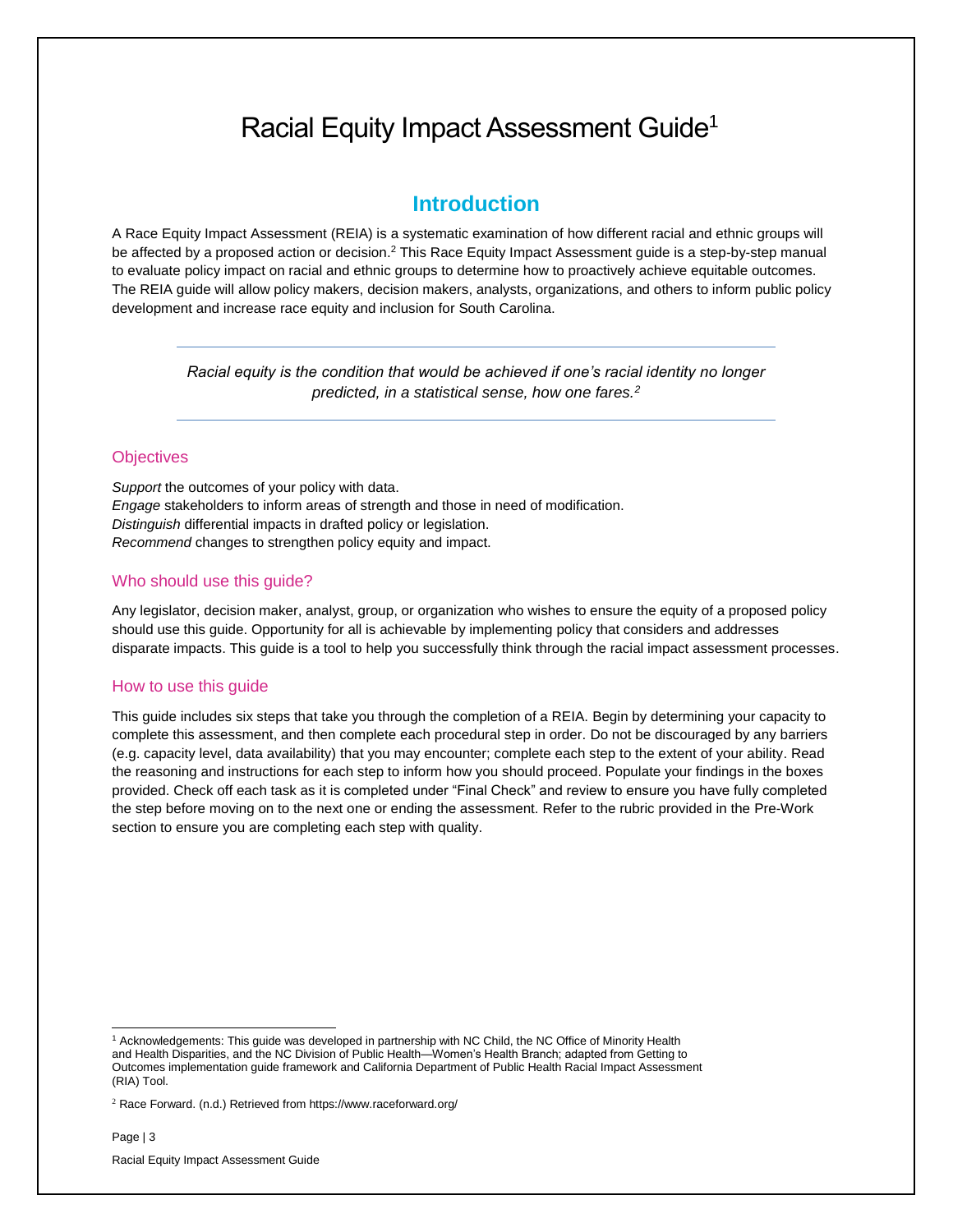## **Pre-Work**

### Have a policy prepared.

This guide should be used with a policy proposal in mind. This will allow you to distinguish potential positive and negative impacts and highlight how equitable outcomes can be achieved through policy implementation.

## Determine your capacity.

The purpose of assessing capacity is to determine the strengths and weaknesses of your team's ability to assess impact with quality. The result of this determination is an opportunity for you to add in relevant members, including stakeholders for your policy, content experts, or resources prior to beginning the REIA. Your team's capacity level will increase as you engage stakeholders.

| <b>Capacity Indicators</b>                                                 | <b>Capacity Level</b> | <b>Definition</b>                                                                                                                              |  |
|----------------------------------------------------------------------------|-----------------------|------------------------------------------------------------------------------------------------------------------------------------------------|--|
|                                                                            |                       |                                                                                                                                                |  |
| Knowledge                                                                  | High                  | Extensive knowledge of communities, rationale for<br>policy, historical context of the problem and others<br>working in this area.             |  |
|                                                                            | Medium                | Some knowledge of communities, rationale for policy,<br>historical context of the policy related problem and<br>others working in this area.   |  |
|                                                                            | Low                   | Limited knowledge of communities, rationale for<br>policy, historical context of the policy related problem<br>and others working in this area |  |
| <b>Partnership</b>                                                         | High                  | Diverse partnerships, established connections with<br>community members and professionals in this policy<br>area.                              |  |
|                                                                            | Medium                | Some diverse partnerships, some rapport with<br>community members and/or professionals in this<br>policy area.                                 |  |
|                                                                            | Low                   | No diverse partnerships, no established connections<br>with community members or professionals in this<br>policy area.                         |  |
| <b>Operations</b>                                                          | High                  | 7 team members                                                                                                                                 |  |
|                                                                            | Medium                | 4-6 team members                                                                                                                               |  |
|                                                                            | Low                   | 2-3 team members                                                                                                                               |  |
| <b>Resources</b><br>(e.g. funding, internet and<br>online database access, | High                  | Robust and varied resources                                                                                                                    |  |
| meeting space)                                                             | Medium                | Sufficient resources, may or may not be varied                                                                                                 |  |
|                                                                            | Low                   | Low or no resources and/ or singular type of resource                                                                                          |  |

*Note:* **Diverse partnerships** are those with community members and professionals with an array of skill sets, primary issue areas, and policy experience as well as varying backgrounds and ethnicities

### Review Quality Components

The quality components of each step in a REIA are listed in the rubric below. Use these components as a guide to help you prepare for your REIA process, keeping in mind that a comprehensive plan would receive a score of 4 at each step.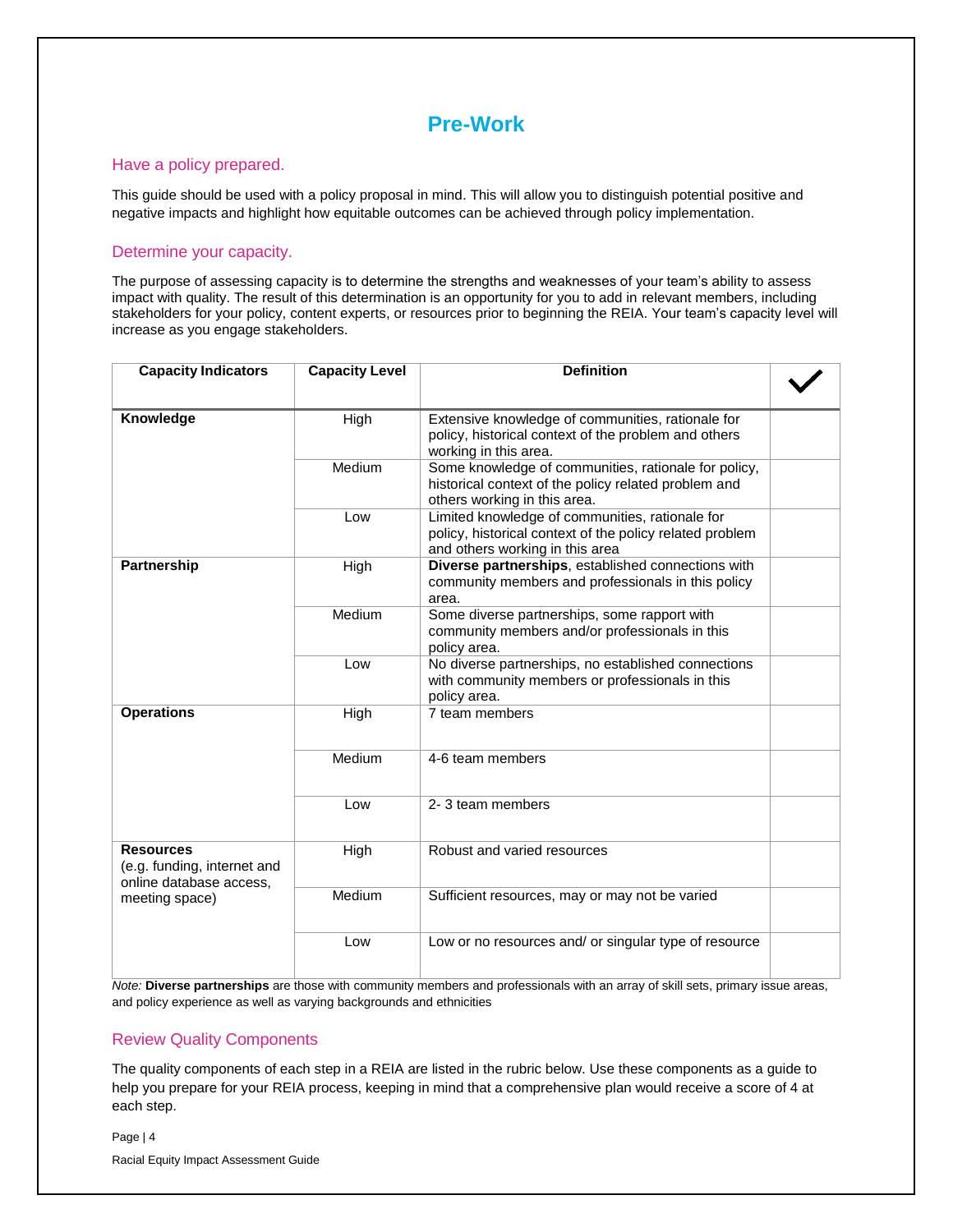## Race Equity Impact Assessment Rubric

Bolded terms are defined in the listing below the final chart.

| <b>Score</b><br>Level | Step 1:<br><b>Policy Summary</b>                                                                                                                                                                                                                                                                               | Step 2:<br>Data-Identified<br><b>Affected Groups</b>                                                                                                                                                                                                                                                                                                                                                                                                                                                                                                                                                                                              | Step 3:<br>Engaging<br><b>Stakeholders</b>                                                                                                                                                                                                                                                                                                                                                                                                                                                       | Step 4:<br>Impact<br>Assessment                                                                                                                                                                                                                                                                                                                                                                                                                                                                                                                                                     | Steps 5 & 6:<br>Strategy for<br>Change                                                                                                                                                                                                                                                                                                                                                                                                                                                                                   |
|-----------------------|----------------------------------------------------------------------------------------------------------------------------------------------------------------------------------------------------------------------------------------------------------------------------------------------------------------|---------------------------------------------------------------------------------------------------------------------------------------------------------------------------------------------------------------------------------------------------------------------------------------------------------------------------------------------------------------------------------------------------------------------------------------------------------------------------------------------------------------------------------------------------------------------------------------------------------------------------------------------------|--------------------------------------------------------------------------------------------------------------------------------------------------------------------------------------------------------------------------------------------------------------------------------------------------------------------------------------------------------------------------------------------------------------------------------------------------------------------------------------------------|-------------------------------------------------------------------------------------------------------------------------------------------------------------------------------------------------------------------------------------------------------------------------------------------------------------------------------------------------------------------------------------------------------------------------------------------------------------------------------------------------------------------------------------------------------------------------------------|--------------------------------------------------------------------------------------------------------------------------------------------------------------------------------------------------------------------------------------------------------------------------------------------------------------------------------------------------------------------------------------------------------------------------------------------------------------------------------------------------------------------------|
| 4                     | • Policy<br>purpose is<br>explained<br>clearly<br>Problem<br>statement is<br>explained<br>clearly<br>Problem<br>$\bullet$<br>topics are<br>selected<br>accurately<br>Geographic<br>$\bullet$<br>areas<br>affected are<br>selected<br>accurately<br>Policy<br>$\bullet$<br>outcomes are<br>explained<br>clearly | Perception<br>$\bullet$<br>based<br>affected<br>racial<br>populations<br>are<br>selected<br>Rationale<br>$\bullet$<br>for<br>perception<br>based<br>selections<br>is detailed<br>and clear.<br>Questions<br>$\bullet$<br>are based<br>on the<br>problem<br>statement<br>and about<br>racially<br>affected<br>groups<br>Data<br>$\bullet$<br>informed<br>affected<br>group<br>selections<br>are<br>accurate<br>and<br>thorough<br>Description<br>$\bullet$<br>is<br>supported<br>by a variety<br>(more than<br>two) of<br>credible<br>sources<br>and is<br>accurate<br>More than<br>$\bullet$<br>three $(3)$<br>credible<br>sourcesa<br>are listed | More than<br>$\bullet$<br>three $(3)$<br>methods of<br>stakeholder<br>engagement<br>were used<br>AND plan is<br>described for<br>each.<br>Engagement<br>efforts are<br>summarized in<br>detail.<br>Commentary<br>$\bullet$<br>from<br>stakeholder<br>groups were<br>used to<br>reassess if all<br>affected racial<br>groups are<br>included in<br>decision<br>making.<br>Additional<br>$\bullet$<br>stakeholders<br>brought up<br>during<br>engagement<br>were included<br>(if there are<br>any) | Is well<br>$\bullet$<br>researched<br>$(4 +$<br>supporting<br>documents),<br>evidenced<br>by statistics<br>and backed<br>by credible<br>sources<br>Reflects<br>$\bullet$<br>application<br>of critical<br>thinking<br>Racial,<br>$\bullet$<br>ethnic and<br>tribal groups<br>have been<br>able to<br>contribute<br>meaningfully<br>in the<br>process.<br>Racial<br>$\bullet$<br>impact<br>outcomes<br>are<br>explained<br>with<br>supporting<br>evidence<br>Both positive<br>$\bullet$<br>and negative<br>consequenc<br>es are listed<br>and affected<br>racial groups<br>are noted | Considers<br>$\bullet$<br>viewpoints<br>from<br>diverse<br>communitie<br>s of color<br>identified in<br>the data and<br>stakeholder<br>conversation<br>Identifies<br>$\bullet$<br>founded<br>impact,<br>prioritizes<br>strategies,<br>identifies<br>resources<br>needed and<br>acceptability<br>to<br>stakeholders<br>Acceptability<br>$\bullet$<br>to<br>stakeholders<br>is described<br>in detail<br>Alternatives<br>or<br>amendments<br>are<br>proposed<br>when<br>inequitable<br>consequenc<br>es have<br>been found |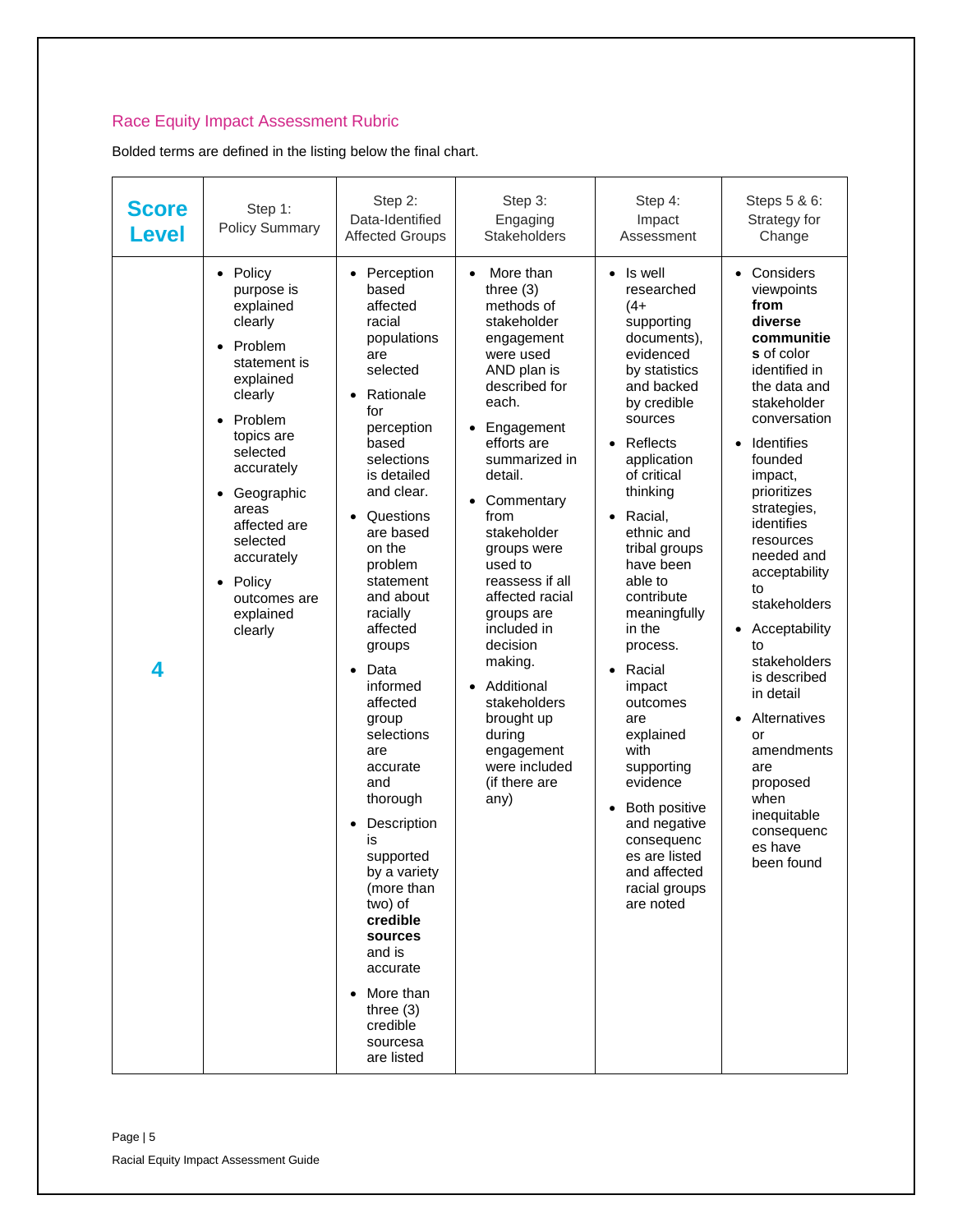| <b>Score</b><br><b>Level</b> | Step 1: Policy<br>Summary                                                                                                                                                                                                                                                                                                                                       | Step 2: Data<br>Identified<br><b>Affected Groups</b>                                                                                                                                                                                                                                                                                                                                                                                                                                                                                             | Step 3: Engaging<br><b>Stakeholders</b>                                                                                                                                                                                                                                                                                                                                                                                                                                                | Step 4: Impact<br>Assessment                                                                                                                                                                                                                                                                                                                                                                                                                                                                                                                                                                                | Step 5 & 6:<br>Strategy for<br>Change                                                                                                                                                                                                                                                                                                                                                                                                                                                                                                    |
|------------------------------|-----------------------------------------------------------------------------------------------------------------------------------------------------------------------------------------------------------------------------------------------------------------------------------------------------------------------------------------------------------------|--------------------------------------------------------------------------------------------------------------------------------------------------------------------------------------------------------------------------------------------------------------------------------------------------------------------------------------------------------------------------------------------------------------------------------------------------------------------------------------------------------------------------------------------------|----------------------------------------------------------------------------------------------------------------------------------------------------------------------------------------------------------------------------------------------------------------------------------------------------------------------------------------------------------------------------------------------------------------------------------------------------------------------------------------|-------------------------------------------------------------------------------------------------------------------------------------------------------------------------------------------------------------------------------------------------------------------------------------------------------------------------------------------------------------------------------------------------------------------------------------------------------------------------------------------------------------------------------------------------------------------------------------------------------------|------------------------------------------------------------------------------------------------------------------------------------------------------------------------------------------------------------------------------------------------------------------------------------------------------------------------------------------------------------------------------------------------------------------------------------------------------------------------------------------------------------------------------------------|
| 3                            | • Purpose is<br>explained<br>somewhat<br>unclearly<br>Problem<br>$\bullet$<br>statement is<br>explained<br>somewhat<br>unclearly<br>Problem<br>$\bullet$<br>topics is<br>selected with<br>some missing<br>or selected<br>inaccurately<br>Geographic<br>$\bullet$<br>areas<br>affected are<br>selected with<br>one missing<br>or one<br>selected<br>inaccurately | • Perception<br>based<br>affected<br>racial<br>populations<br>are<br>selected<br>Rationale<br>for<br>perception<br>based<br>selections<br>is<br>somewhat<br>detailed<br>and clear.<br>Questions<br>$\bullet$<br>are<br>somewhat<br>based on<br>the problem<br>statement<br>and about<br>racially<br>affected<br>groups<br>Description<br>$\bullet$<br>is<br>supported<br>by more<br>than one<br>credible<br>source and<br>is accurate<br>The same<br>$\bullet$<br>number of<br>sources as<br>is<br>supporting<br>the<br>description<br>is listed | • At least two $(2)$<br>methods of<br>stakeholder<br>engagement<br>were used<br>AND plan is<br>described for<br>each.<br>Engagement<br>efforts are<br>summarized in<br>detail.<br>Commentary<br>$\bullet$<br>from<br>stakeholder<br>groups are<br>used to<br>reassess if all<br>affected racial<br>groups are<br>included in<br>decision<br>making.<br>Additional<br>$\bullet$<br>stakeholders<br>brought up<br>during<br>engagement<br>are somewhat<br>included (if<br>there are any) | Is well<br>$\bullet$<br>researched<br>$(3+$<br>supporting<br>documents),<br>evidenced<br>by statistics<br>and backed<br>by credible<br>sources<br>Reflects<br>$\bullet$<br>some<br>application<br>of critical<br>thinking<br>Racial,<br>$\bullet$<br>ethnic and<br>tribal groups<br>have been<br>able to<br>mostly<br>contribute<br>meaningfully<br>in the<br>process.<br>Racial<br>$\bullet$<br>impact<br>outcomes<br>are<br>explained<br>with some<br>supporting<br>evidence<br>Both positive<br>and negative<br>consequenc<br>es are listed<br>and affected<br>racial groups<br>are<br>somewhat<br>noted | Considers<br>$\bullet$<br>viewpoints<br>from diverse<br>communities<br>of color<br>identified in<br>the data and<br>stakeholder<br>conversation<br>Mostly<br>$\bullet$<br>identifies<br>founded<br>impact,<br>prioritizes<br>strategies,<br>identifies<br>resources<br>needed and<br>acceptability<br>to<br>stakeholders<br>Acceptability<br>to<br>stakeholders<br>is mostly<br>described in<br>detail<br>Alternatives<br>$\bullet$<br>or<br>amendments<br>are<br>proposed<br>when<br>inequitable<br>consequenc<br>es have<br>been found |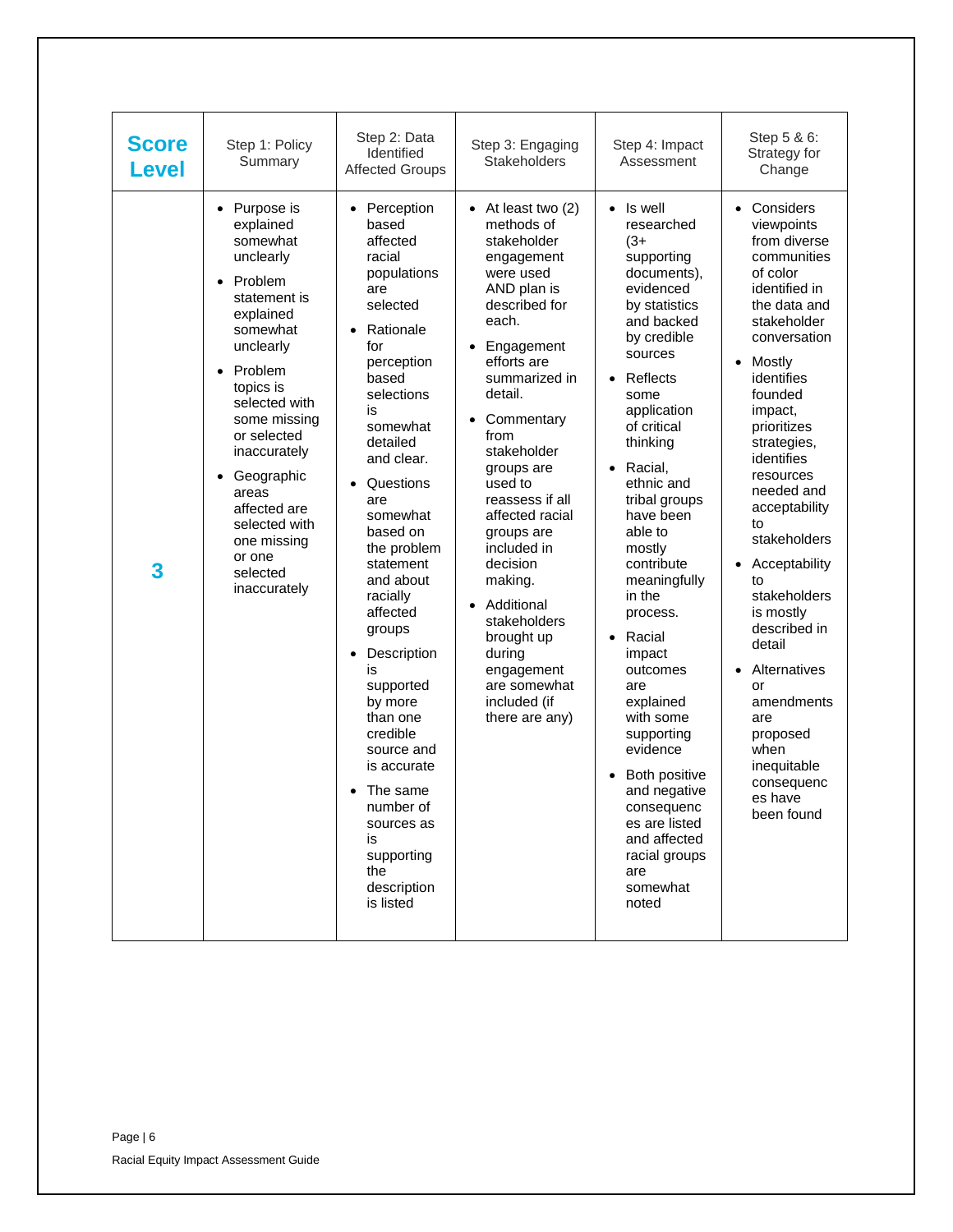| <b>Score</b><br>Level   | Step 1: Policy<br>Summary                                                                                                                                                                                                                                                                                                        | Step 2: Data<br>Identified<br><b>Affected Groups</b>                                                                                                                                                                                                                                                                                                                                                                                                                                                                  | Step 3: Engaging<br><b>Stakeholders</b>                                                                                                                                                                                                                                                                                                                                                                                                                                                                                         | Step 4: Impact<br>Assessment                                                                                                                                                                                                                                                                                                                                                                                                                                                                                                                                                                 | Step 5 & 6:<br>Strategy for<br>Change                                                                                                                                                                                                                                                                                                                                                                                                                                                                                                                       |
|-------------------------|----------------------------------------------------------------------------------------------------------------------------------------------------------------------------------------------------------------------------------------------------------------------------------------------------------------------------------|-----------------------------------------------------------------------------------------------------------------------------------------------------------------------------------------------------------------------------------------------------------------------------------------------------------------------------------------------------------------------------------------------------------------------------------------------------------------------------------------------------------------------|---------------------------------------------------------------------------------------------------------------------------------------------------------------------------------------------------------------------------------------------------------------------------------------------------------------------------------------------------------------------------------------------------------------------------------------------------------------------------------------------------------------------------------|----------------------------------------------------------------------------------------------------------------------------------------------------------------------------------------------------------------------------------------------------------------------------------------------------------------------------------------------------------------------------------------------------------------------------------------------------------------------------------------------------------------------------------------------------------------------------------------------|-------------------------------------------------------------------------------------------------------------------------------------------------------------------------------------------------------------------------------------------------------------------------------------------------------------------------------------------------------------------------------------------------------------------------------------------------------------------------------------------------------------------------------------------------------------|
| $\overline{\mathbf{2}}$ | • Purpose is<br>significantly<br>unclear<br>Problem<br>$\bullet$<br>statement is<br>significantly<br>unclear<br>Several<br>$\bullet$<br>factual errors<br>or<br>inconsistencie<br>s in affected<br>problem<br>topics,<br>geographic<br>areas<br>Policy<br>$\bullet$<br>outcomes are<br>significantly<br>unclear or<br>inaccurate | Perception<br>based<br>affected<br>racial<br>populations<br>are<br>selected<br>Rationale<br>for<br>perception<br>based<br>selections<br>is not<br>detailed OR<br>unclear.<br>Questions<br>are not<br>based on<br>the problem<br>statement<br>OR about<br>racially<br>affected<br>groups<br>Description<br>$\bullet$<br>IS<br>supported<br>by more<br>than one<br>credible<br>source and<br>is<br>somewhat<br>inaccurate<br>The same<br>number of<br>sources as<br>is<br>supporting<br>the<br>description<br>is listed | $\bullet$ At least one (1)<br>method of<br>stakeholder<br>engagement<br>were used<br>AND plan is<br>described<br>Engagement<br>$\bullet$<br>efforts are<br>summarized<br>but not in<br>detail.<br>Commentary<br>$\bullet$<br>from<br>stakeholder<br>groups are<br>somewhat<br>used to<br>reassess if all<br>affected racial<br>groups are<br>included in<br>decision<br>making.<br>Additional<br>$\bullet$<br>stakeholders<br>brought up<br>during<br>engagement<br>are identified<br>but not<br>included (if<br>there are any) | ls<br>$\bullet$<br>significantly<br>lacking in<br>research $(\leq$<br>2 supporting<br>documents),<br>evidenced<br>by statistics<br>and backed<br>by credible<br>sources<br>Lacking<br>some<br>application<br>of critical<br>thinking<br>Racial,<br>$\bullet$<br>ethnic and<br>tribal groups<br>have been<br>able to<br>somewhat<br>contribute in<br>assessment<br>but not<br>decision<br>making<br>Racial<br>$\bullet$<br>impact<br>outcomes<br>are<br>explained<br>with<br>supporting<br>evidence<br><b>Both positive</b><br>and negative<br>consequenc<br>es are<br>minimally<br>addressed | Considers<br>$\bullet$<br>viewpoints<br>from some<br>communities<br>of color<br>identified in<br>the data and<br>stakeholder<br>conversation<br>Mostly<br>$\bullet$<br>identifies<br>founded<br>impact,<br>prioritizes<br>strategies,<br>identifies<br>resources<br>needed and<br>acceptability<br>to<br>stakeholders<br>Acceptability<br>$\bullet$<br>to<br>stakeholders<br>is somewhat<br>described<br>Alternatives<br>$\bullet$<br>or<br>amendments<br>are<br>proposed<br>when some<br>inequitable<br>consequenc<br>es have<br>been found<br>but not all |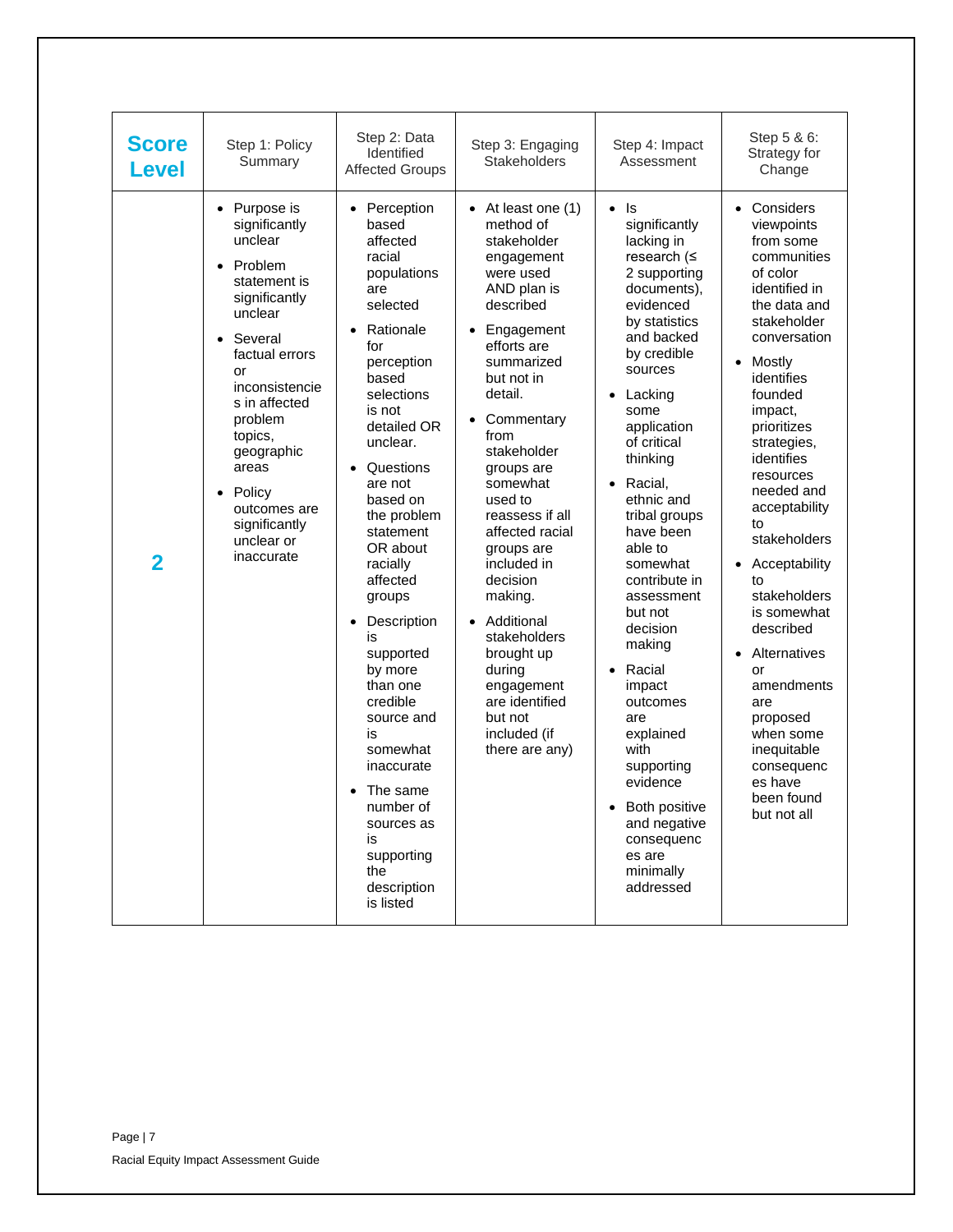| <b>Score</b><br><b>Level</b> | Step 1: Policy<br>Summary                                                                                                                                                                                                                                                                                                                                                                      | Step 2: Data<br>Identified<br><b>Affected Groups</b>                                                                                                                                                                                                                                                                                                                                                                                                                                                            | Step 3: Engaging<br><b>Stakeholders</b>                                                                                                                                                                                                                                                                                                                                                                                                                         | Step 4: Impact<br>Assessment                                                                                                                                                                                                                                                                                                                                                                                                                                                                                                                                                                                | Step 5 & 6:<br>Strategy for<br>Change                                                                                                                                                                                                                                                                                                                                                                                                                                                                                                  |
|------------------------------|------------------------------------------------------------------------------------------------------------------------------------------------------------------------------------------------------------------------------------------------------------------------------------------------------------------------------------------------------------------------------------------------|-----------------------------------------------------------------------------------------------------------------------------------------------------------------------------------------------------------------------------------------------------------------------------------------------------------------------------------------------------------------------------------------------------------------------------------------------------------------------------------------------------------------|-----------------------------------------------------------------------------------------------------------------------------------------------------------------------------------------------------------------------------------------------------------------------------------------------------------------------------------------------------------------------------------------------------------------------------------------------------------------|-------------------------------------------------------------------------------------------------------------------------------------------------------------------------------------------------------------------------------------------------------------------------------------------------------------------------------------------------------------------------------------------------------------------------------------------------------------------------------------------------------------------------------------------------------------------------------------------------------------|----------------------------------------------------------------------------------------------------------------------------------------------------------------------------------------------------------------------------------------------------------------------------------------------------------------------------------------------------------------------------------------------------------------------------------------------------------------------------------------------------------------------------------------|
| 1                            | Unstated,<br>$\bullet$<br>incomplete or<br>no clear<br>policy<br>purpose<br>Unstated,<br>incomplete or<br>no clear<br>problem<br>statement<br>Factually<br>$\bullet$<br>inaccurate or<br>inconsistent<br>affected<br>problem<br>topics,<br>geographic<br>areas<br>Has<br>$\bullet$<br>significant<br>factual errors,<br>misconceptio<br>ns, or<br>misinterpretati<br>ons of policy<br>outcomes | • Perception<br>based<br>affected<br>racial<br>populations<br>are not<br>selected<br>Rationale<br>$\bullet$<br>for<br>perception<br>based<br>selections<br>is not<br>detailed<br>AND/OR<br>unclear.<br>Questions<br>are not<br>based on<br>the problem<br>statement<br>AND/OR<br>not about<br>racially<br>affected<br>groups<br>Description<br>$\bullet$<br>has<br>significant<br>factual<br>errors,<br>misconcepti<br>ons, or<br>misinterpret<br>ations of<br>policy<br>outcomes<br>• No sources<br>are listed | • At least one<br>method of<br>stakeholder<br>engagement<br>was used but<br>plan is not<br>described<br>• Engagement<br>efforts are<br>summarized<br>but not in<br>detail.<br>Commentary<br>$\bullet$<br>from<br>stakeholder<br>groups are not<br>used to<br>reassess if all<br>affected racial<br>groups are<br>included in<br>decision<br>making.<br>No further<br>$\bullet$<br>work is done to<br>engage<br>additional<br>stakeholders (if<br>there are any) | Is not well<br>$\bullet$<br>researched<br>(no<br>supporting<br>documents),<br>not<br>evidenced<br>by statistics<br>and is not<br>backed by<br>credible<br>sources<br>Does not<br>$\bullet$<br>reflect<br>application<br>of critical<br>thinking<br>Racial,<br>$\bullet$<br>ethnic and<br>tribal groups<br>have not<br>been able to<br>contribute<br>meaningfully<br>in the<br>process.<br>Racial<br>$\bullet$<br>impact<br>outcomes<br>are not<br>explained or<br>do not have<br>supporting<br>evidence<br>Does not list<br>٠<br>both positive<br>and negative<br>consequenc<br>es or<br>affected<br>groups | Does not<br>$\bullet$<br>consider<br>viewpoints<br>from diverse<br>communities<br>of color<br>identified in<br>the data and<br>stakeholder<br>conversation<br>Does not<br>identify<br>founded<br>impact,<br>prioritize<br>strategies,<br>identify<br>resources<br>needed or<br>acceptability<br>to<br>stakeholders<br>Acceptability<br>$\bullet$<br>to<br>stakeholders<br>is mostly<br>described in<br>detail<br>Alternatives<br>or<br>amendments<br>are not<br>proposed<br>when<br>inequitable<br>consequenc<br>es have<br>been found |

*Note*: This rubric adapted from Center for the Study of Social Policy: [http://www.cssp.org/policy/2015/Race-Equity-Impact-](http://www.cssp.org/policy/2015/Race-Equity-Impact-Assessment-Tool.pdf)[Assessment-Tool.pdf](http://www.cssp.org/policy/2015/Race-Equity-Impact-Assessment-Tool.pdf)

<sup>a</sup>**Credible sources** – peer-reviewed journal articles, evidence-based websites (those that provide evidence for statements, suggestions or strategies), stakeholders from affected racial groups

<sup>b</sup>**Diverse communities** – communities that represent varying backgrounds, racial identities, socio-economic statuses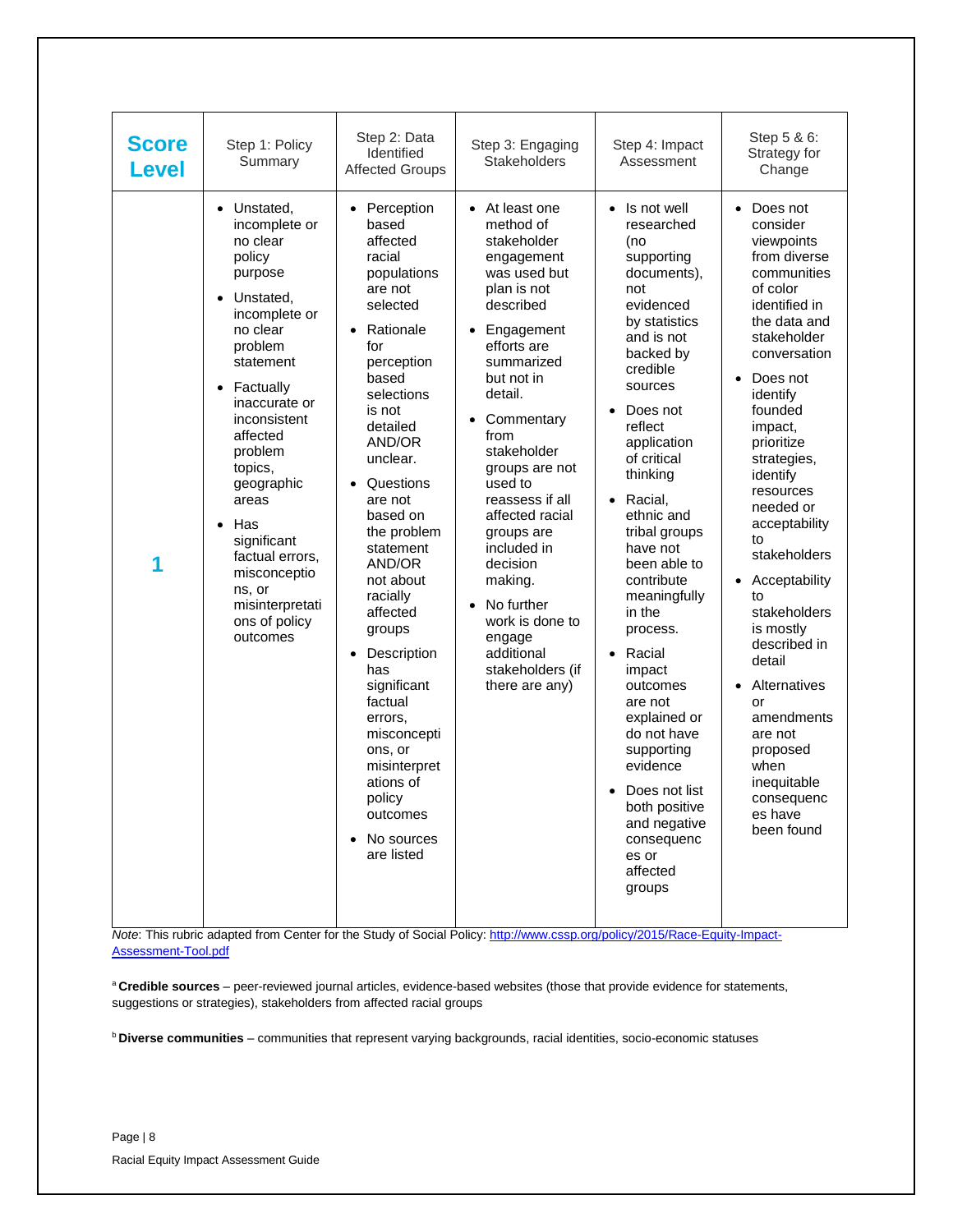### Assess Self-Knowledge

Before starting, become knowledgeable about your own implicit associations and biases by using the resource below. Each member of this process (your team) should complete this test to uncover implicit bias.

### *Implicit bias refers to the unconscious attitudes and associated stereotypes about categories of people.<sup>3</sup>*

Becoming aware of your own implicit associations and biases allows you to understand unconscious preferences for one race over another. This knowledge will allow you to make better-informed decisions as you proceed with this process. Follow this link:<https://implicit.harvard.edu/implicit/takeatest.html>

Next, use guided discussion questions<sup>4</sup> to talk about each REIA team member's outcomes in a non-judgmental space. This will allow you to talk through automatic preferences to move forward in this assessment with awareness of existing biases. Talking about the results of the Harvard Project Implicit<sup>®</sup> association test may invoke deeply personal conversation and strong feelings. Set ground rules for discussion, including nonjudgement and support of each other's growth.

- What were your test results?
- What was your reaction to the outcome of this test? Why?
- How do you see this impacting your policy decisions?
- What is your plan to maintain awareness of your test results throughout this process?

#### Make a timeline to accomplish essential components

| <b>Component</b>                                                         | Due Date | <b>Responsible Person(s)</b> |  |
|--------------------------------------------------------------------------|----------|------------------------------|--|
| Step 1: Policy summary                                                   |          |                              |  |
| Step 2: Look to the data to identify<br>affected populations             |          |                              |  |
| Step 3: Engage stakeholders/<br>affected populations                     |          |                              |  |
| Step 4: Describe potential positive/<br>negative impacts                 |          |                              |  |
| Step 5: Identify and prioritize<br>strategies to ensure equitable impact |          |                              |  |
| Step 6: Amend and finalize policy                                        |          |                              |  |

#### Pre-Work Final Check:

| <b>Pre-Work Tasks</b>                                       |  |
|-------------------------------------------------------------|--|
| Had policy prepared                                         |  |
| Determined team capacity level                              |  |
| Assessed self-knowledge of implicit associations and biases |  |
| Completed guided implicit bias discussion                   |  |
| Created timeline for completion                             |  |
| Reviewed quality components                                 |  |

<sup>3</sup> Godsil, Tropp, Goff, & Powell, (2014).

Page | 9

 $\overline{a}$ 

Racial Equity Impact Assessment Guide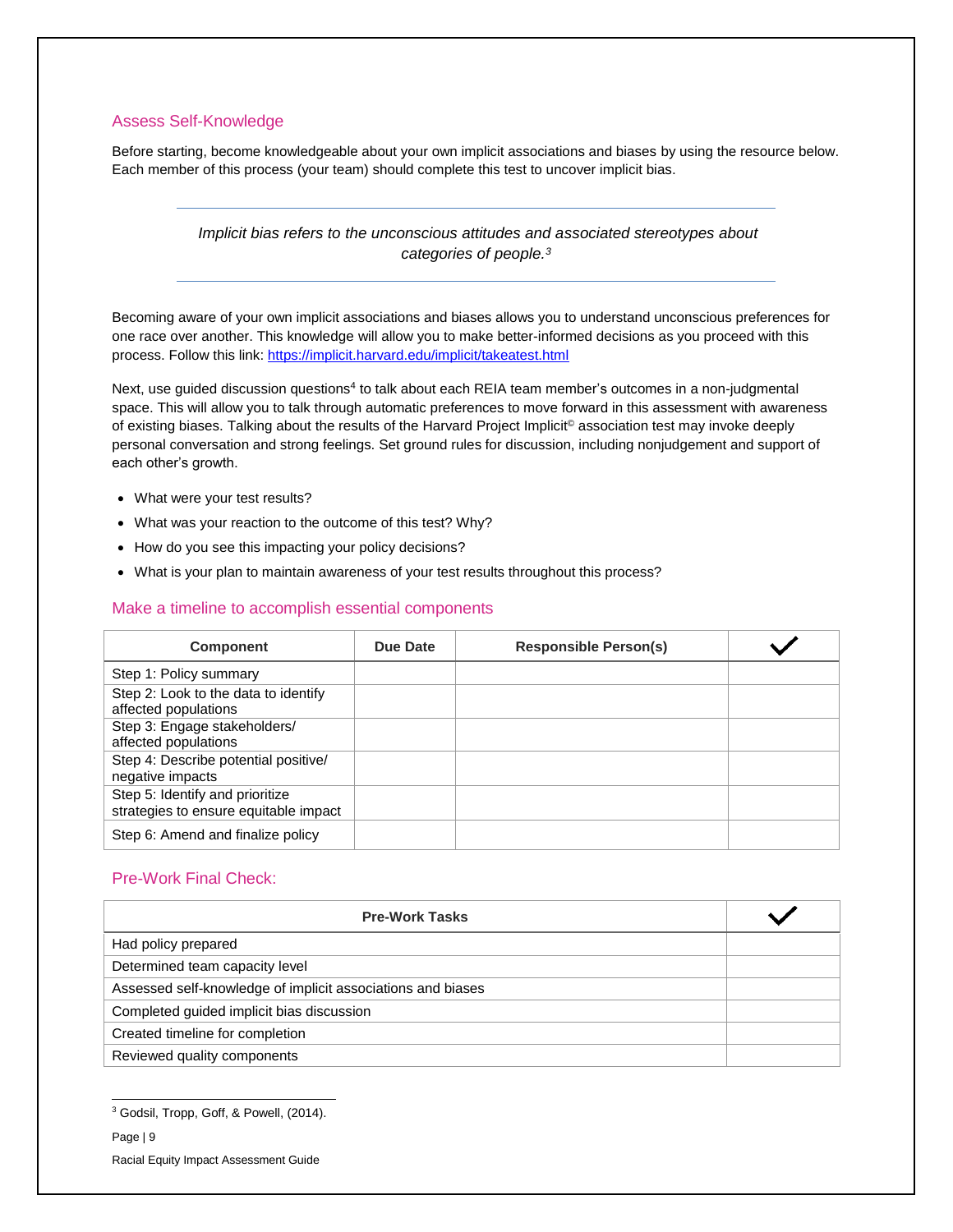## **Step 1: Policy Summary**

<span id="page-9-0"></span>Describe the scope and intent of the policy you would like to evaluate.

**GOAL:** Provide clarity as you move forward with the following steps.

Briefly summarize your policy below.

Policy Purpose

Problem Statement or Issue

How would you describe the target area of this problem/issue? Select all that apply.

- D Education
- **Community Development**
- D Health
- Environment
- Criminal Justice
- Employment
- Housing
- **Transportation**
- $\Box$  Other

Which geographical areas of South Carolina does this problem/issue affect? Select all that apply.

- **D** All South Carolina Regions
- D Lowcountry
- Midlands

 PeeDee D Upstate

## What are the intended outcomes of this policy?

## Step 1: Final Check:

| <b>Step 1 Tasks</b>                |  |
|------------------------------------|--|
| <b>Summarized Policy Purpose</b>   |  |
| <b>Completed Problem Statement</b> |  |
| <b>Selected Categories</b>         |  |
| Selected Geographic Area           |  |
| <b>Explained Intended Outcomes</b> |  |

Page | 10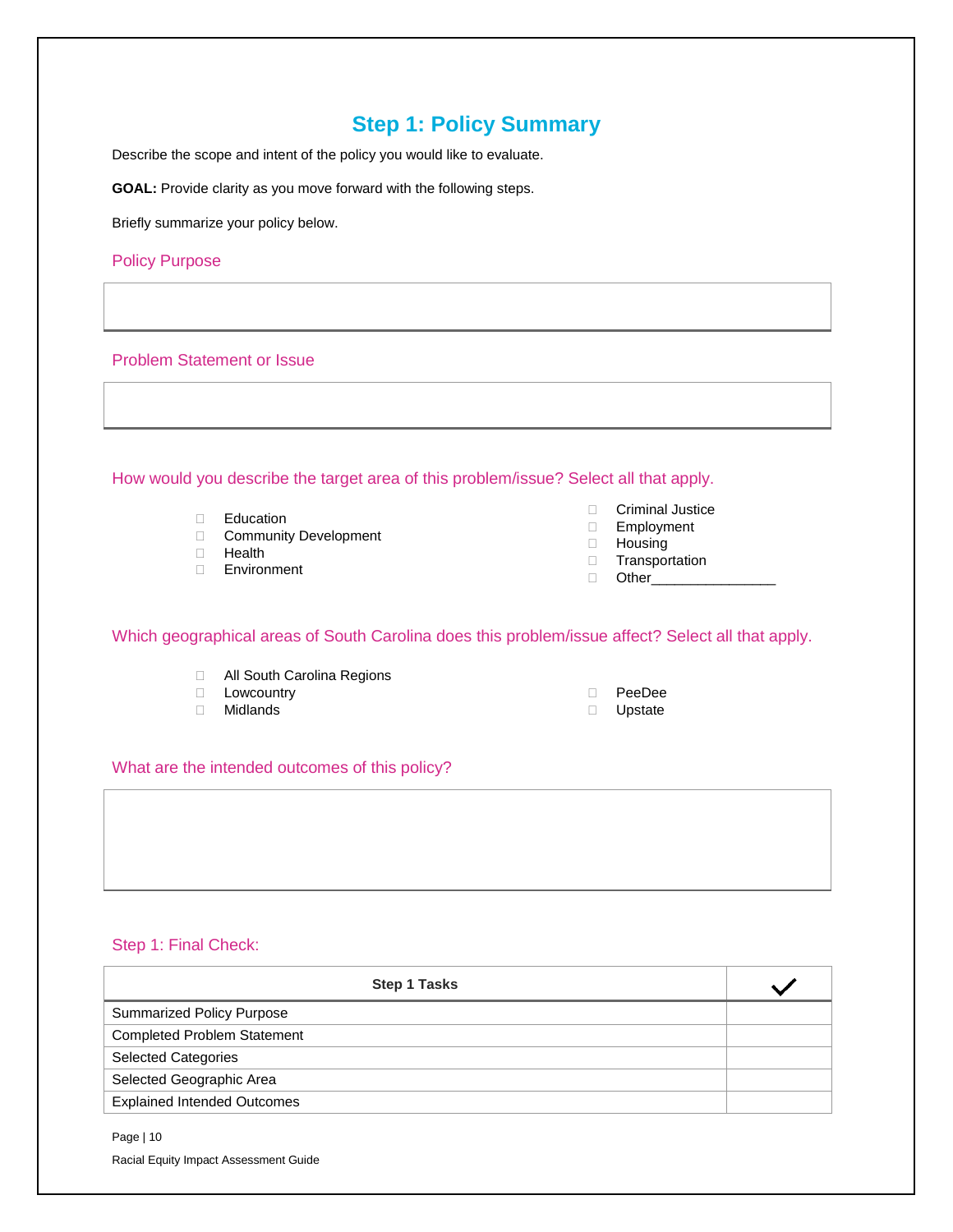# **Step 2: Identify Affected Populations**

<span id="page-10-0"></span>This step will be time intensive and will depend on your capacity level (See Pre-Work). For this guide, race is defined as a socially constructed category that describes individuals based on biological heritage, physical appearance, cultural affiliation, early socialization personal experience and other factors.<sup>4</sup>

**GOAL:** Use data to identify specific individuals and racial groups that are inequitably affected by your policy.

Before you begin looking at data, use your own perception of the issue to check each race you believe will feel effects disproportionately to others. This can be in relation to positive or negative effects.

| Based on your perception, who do you think will be disproportionally affected by this<br>policy? <sup>5</sup> |  |
|---------------------------------------------------------------------------------------------------------------|--|
| American Indian or Alaskan Native                                                                             |  |
| Asian                                                                                                         |  |
| <b>Black or African American</b>                                                                              |  |
| Hispanic or Latino                                                                                            |  |
| Native Hawaiian or Pacific Islander                                                                           |  |
| Non-Hispanic White                                                                                            |  |
| Other (specify):                                                                                              |  |

#### **Describe your rationale.**

*Example: Our team believes that black or African American adults will be affected inequitably based on that population's historic barriers to access to quality education.*

### Gather and Review Credible Evidence

Begin this step by brainstorming simple research questions your team believes you must answer about potentially affected groups to ensure equitable racial impact.

**What questions about racially affected groups does your team need to answer?** *Example: Are Black and African American adults affected inequitably in XXX County, South Carolina?*

Next, use literature to provide evidence to support your rationale or inform you of different evidence.

Use key words from your policy's purpose, problem statement and/ or methods of delivery to find data supporting the impact of specific racial groups.

Page | 11 Racial Equity Impact Assessment Guide

l

<sup>4</sup> Racial Equity Tools. (n.d.) Retrieved from https://www.racialequitytools.org

<sup>5</sup> Demographic race and ethnicity groups were adapted from the BRFSS demographic queries to include additional groups that may be inequitably affected by policy outcomes.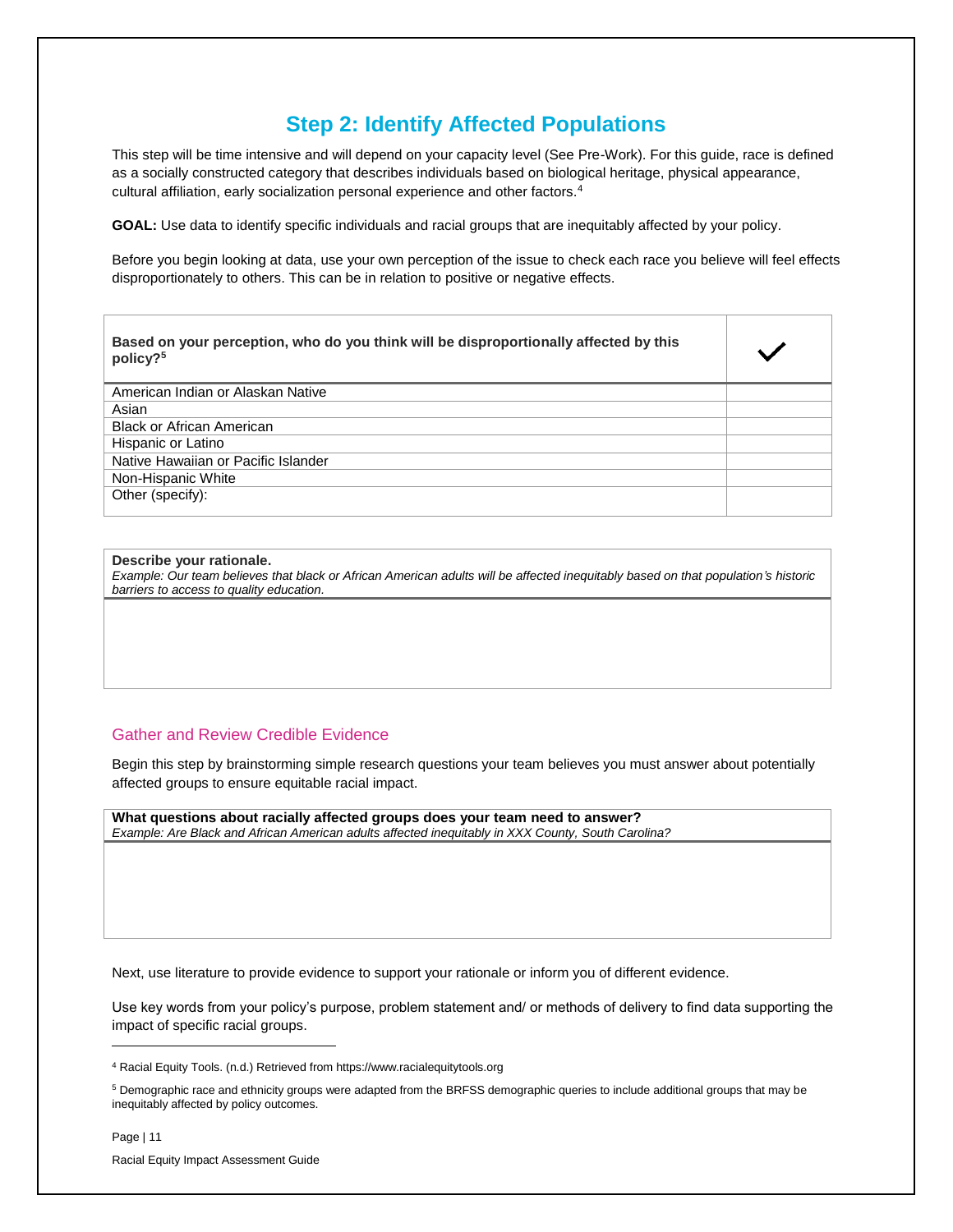## *Quantitative data: surveillance, administrative and survey data that can be measured numerically*

*Demographic data: information referencing population/ community characteristics*

| <b>Potential Data Sources</b> |                                                                                     |                                                                                                               |  |
|-------------------------------|-------------------------------------------------------------------------------------|---------------------------------------------------------------------------------------------------------------|--|
| Source(s)                     |                                                                                     | Type of Information                                                                                           |  |
| Peer-reviewed research        | Google Scholar<br><b>EBSCOhost</b><br><b>JSTOR</b><br>HighWire                      | Evidence-based practice, investigation<br>into the issue, congressional publications<br>and witness testimony |  |
| Population-level data         | Census.gov<br>KIDS COUNT Data Center<br>S.C. Community Assessment<br><b>Network</b> | Demographic data, birth and death<br>certificates, manner of death                                            |  |
| Public library                |                                                                                     | Books and journals about the topic,<br>holdings of congressional publications                                 |  |

| Who does the data suggest this policy will affect disproportionately to other groups? |  |
|---------------------------------------------------------------------------------------|--|
| American Indian or Alaskan Native                                                     |  |
| Asian                                                                                 |  |
| <b>Black or African American</b>                                                      |  |
| Hispanic or Latino                                                                    |  |
| Native Hawaiian or Pacific Islander                                                   |  |
| Non-Hispanic White                                                                    |  |
| Other (specify):                                                                      |  |

#### **How does the data suggest these racial and ethnic groups may be affected?**  *Example: In 2018, American Indians in South Carolina (SC) will likely be affected by S./H. ###, by experiencing decreased access to education in SC public colleges.*

#### **List your sources.**

## Step 2: Final Check:

| <b>Step 2 Tasks</b>                          |  |
|----------------------------------------------|--|
| Make intuitive choices about affected groups |  |
| Explain rationale                            |  |
| Determine research questions                 |  |
| Conducted research                           |  |
| Determined data informed affected groups     |  |
| Determined likely effects                    |  |
| Created data source list                     |  |

Page | 12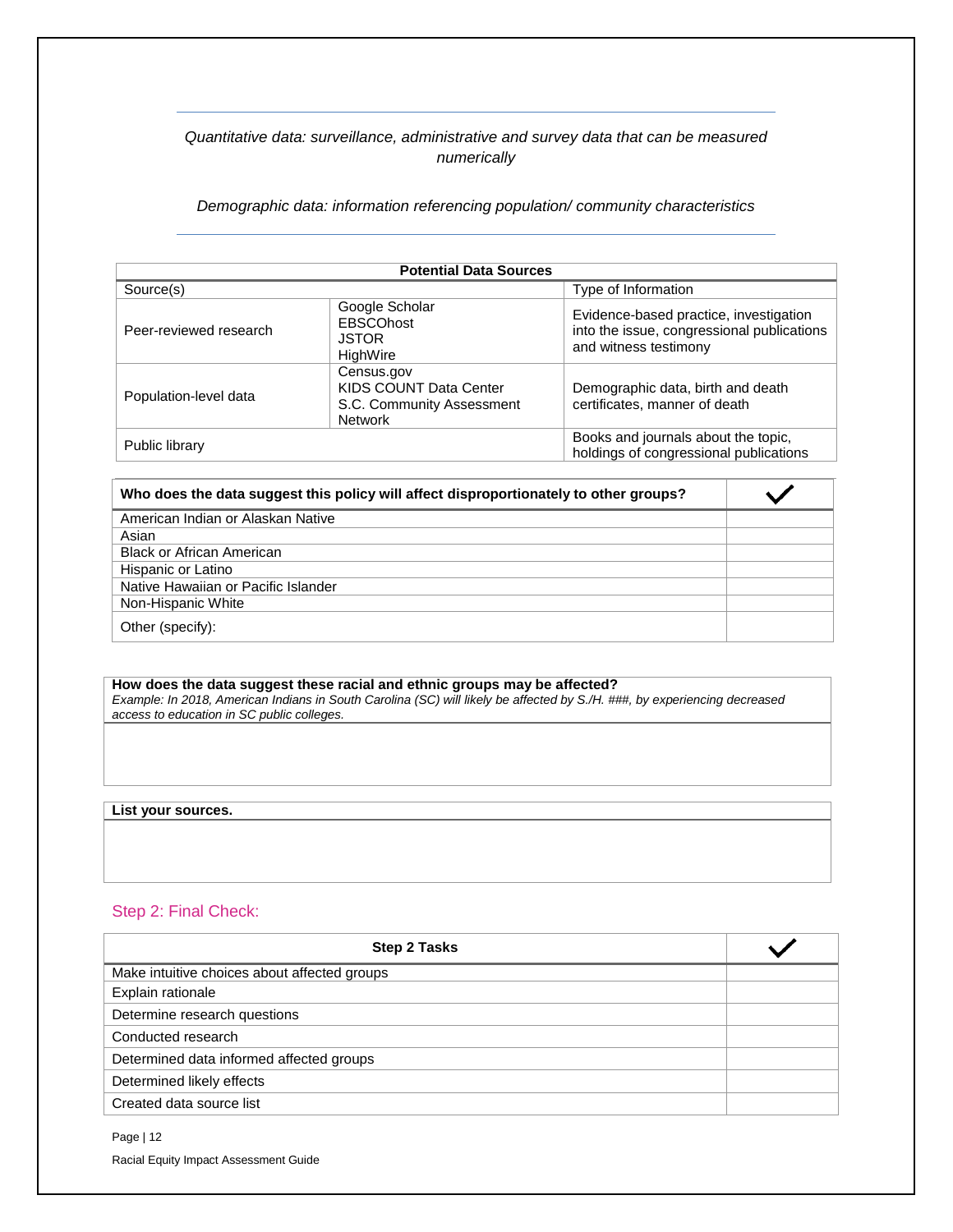# **Step 3: Engaging Stakeholders**

<span id="page-12-0"></span>Incorporating stakeholder voices is imperative to making sound decisions that achieve equitable outcomes. Use the methods that work best for your team's capacity level (See Pre-Work).

**GOAL:** Ensure that affected stakeholders are members of your team and inform the assessment and discussion in this process.

Refer to the impacted groups from your findings in the data to inform who you are trying to engage. Use the chart below to track your involvement of these stakeholders.

## *Qualitative data: descriptive data obtained through observation (focus groups, interviews, surveys and town halls)*

Use a minimum of two methods to engage stakeholders, and check all that apply.

| <b>Methods of Stakeholder</b><br><b>Engagement</b>                                        | How will you involve stakeholders using this method?<br>Briefly describe your plan. | Due Date:<br>XX/XX/XXXX |
|-------------------------------------------------------------------------------------------|-------------------------------------------------------------------------------------|-------------------------|
| Host focus groups: small<br>group discussions                                             |                                                                                     |                         |
| Host key informant<br>interviews: one-on-one<br>formal and investigative<br>conversations |                                                                                     |                         |
| Make a phone call/ send an<br>email                                                       |                                                                                     |                         |
| Attend/ host meetings in<br>stakeholder communities                                       |                                                                                     |                         |
| Invite public comment                                                                     |                                                                                     |                         |
| Hold a personal meeting<br>with a stakeholder                                             |                                                                                     |                         |
| Other:                                                                                    |                                                                                     |                         |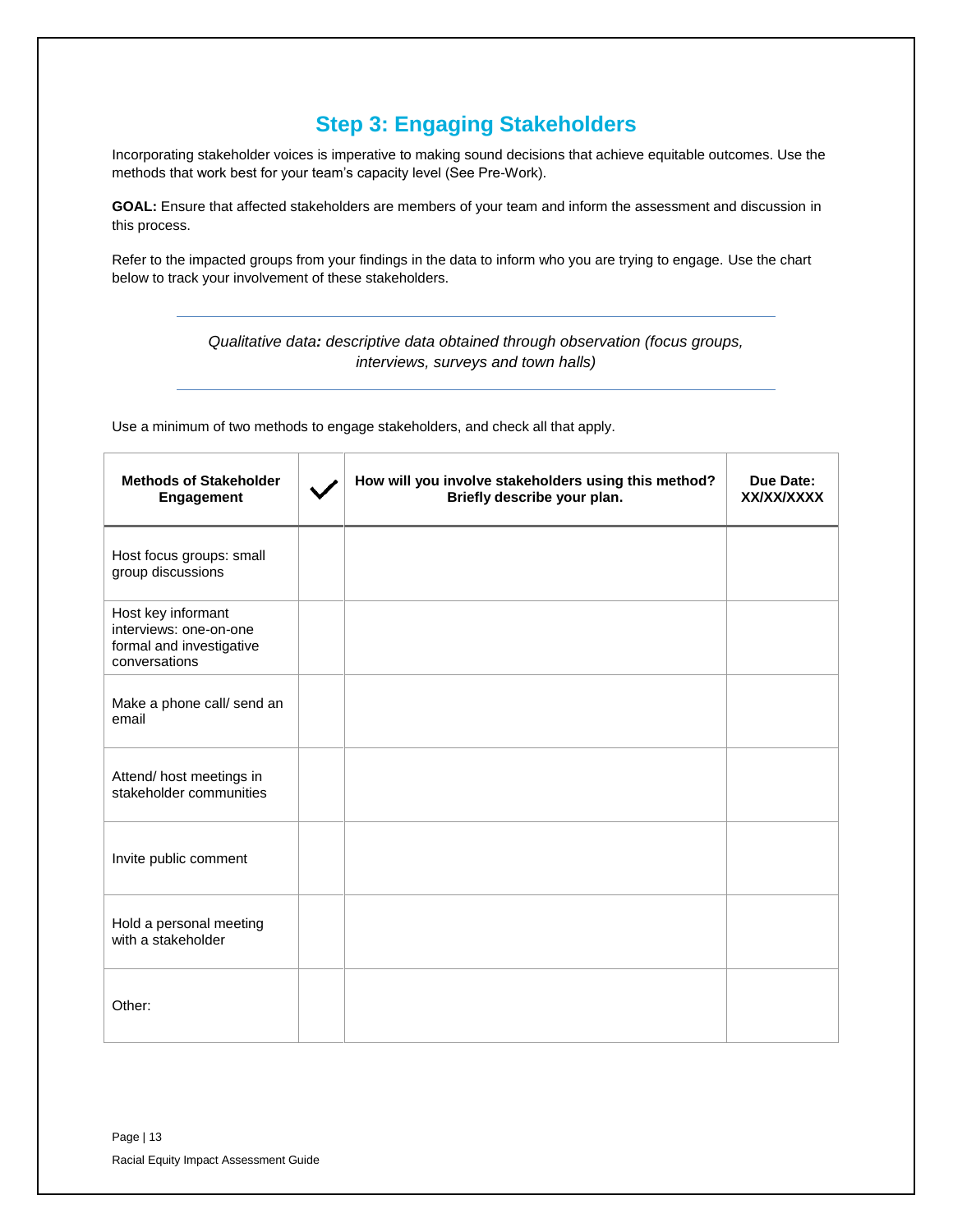| Summarize engagement efforts. |  |
|-------------------------------|--|
|-------------------------------|--|

| Are there additional affected groups that were brought up by stakeholder conversation? | Y/N |
|----------------------------------------------------------------------------------------|-----|
| American Indian or Alaskan Native                                                      |     |
| Asian                                                                                  |     |
| <b>Black or African American</b>                                                       |     |
| Hispanic or Latino                                                                     |     |
| Native Hawaiian or Pacific Islander                                                    |     |
| Non-Hispanic White                                                                     |     |
| Other (specify):                                                                       |     |

## Step 3: Final Check:

<span id="page-13-0"></span>

| <b>Step 3 Tasks</b>                                |  |
|----------------------------------------------------|--|
| Planned for stakeholder engagement                 |  |
| Determined who you are engaging                    |  |
| Gained initial information                         |  |
| Included additional affected groups, if applicable |  |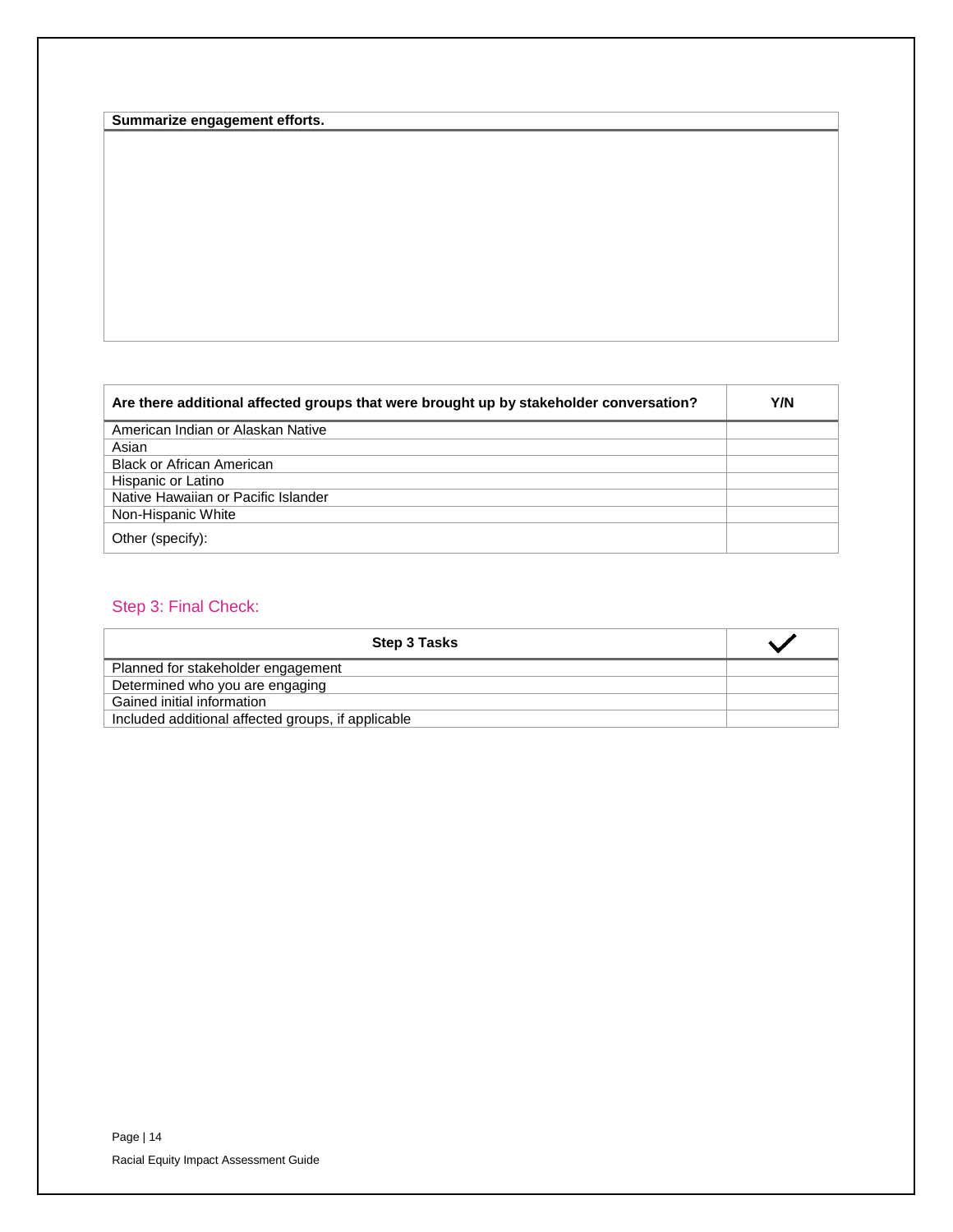# **Step 4: Assess Inequitable Impacts**

Synthesizing the data and stakeholder input you have collected, use this step to determine the likely effects of your policy on the racial/ethnic groups you earlier identified (See Steps 2 and 3).

**GOAL:** Identify how your policy improves or harms the lives of constituents to plan for action in subsequent steps.

This table provides a category of impact and examples of that impact. Use the empty boxes to describe potential impacts on affected racial or ethnic groups and include the group they effect. Use data gathered from steps 2 and 3 to inform your responses to the table below.

| Impact                                                                                                                                                                     | <b>Positive Impacts</b>                                                                                                                           | <b>Negative Impacts</b>                                                                                                                                           |
|----------------------------------------------------------------------------------------------------------------------------------------------------------------------------|---------------------------------------------------------------------------------------------------------------------------------------------------|-------------------------------------------------------------------------------------------------------------------------------------------------------------------|
| <b>Example: Educational</b>                                                                                                                                                | Incentivizing school performance through<br>competition in an education marketplace:<br>Non-Hispanic White children living in<br>non-rural areas. | Less funding for public schools<br>Rural African American and White children.<br>Increased segregation: African American,<br>Hispanic/ Latino, Non-Hispanic White |
| <b>Community Supports</b><br>Safe and quality indoor and outdoor<br>public areas, community-based<br>recreation, support services proximity<br>to communities              |                                                                                                                                                   |                                                                                                                                                                   |
| <b>Cultural</b><br>Regulations presented in language(s)<br>spoke most commonly, honor cultural<br>holidays and rites, to wear traditional<br>clothing without repercussion |                                                                                                                                                   |                                                                                                                                                                   |
| <b>Educational</b><br>Quality, accessible, affordable early<br>care, public education, advanced<br>training or college                                                     |                                                                                                                                                   |                                                                                                                                                                   |
| <b>Employment</b><br>Available jobs, access to work,<br>transportation                                                                                                     |                                                                                                                                                   |                                                                                                                                                                   |
| <b>Economic security</b><br>Livable wages, affordable basic<br>needs, ability to save money                                                                                |                                                                                                                                                   |                                                                                                                                                                   |
| <b>Health/ healthcare</b><br>Accessible and affordable health<br>care                                                                                                      |                                                                                                                                                   |                                                                                                                                                                   |
| <b>Housing</b><br>Affordable, safe, clean living<br>environments                                                                                                           |                                                                                                                                                   |                                                                                                                                                                   |
| <b>Public Service</b><br>Law enforcement, EMS, fire station,<br>code enforcement                                                                                           |                                                                                                                                                   |                                                                                                                                                                   |
| <b>Tax incentives</b><br>Credits, subsidies, exemptions, and<br>abatements                                                                                                 |                                                                                                                                                   |                                                                                                                                                                   |
| <b>Zoning and Planning</b><br>Voting districts, sidewalks,<br>infrastructure planning                                                                                      |                                                                                                                                                   |                                                                                                                                                                   |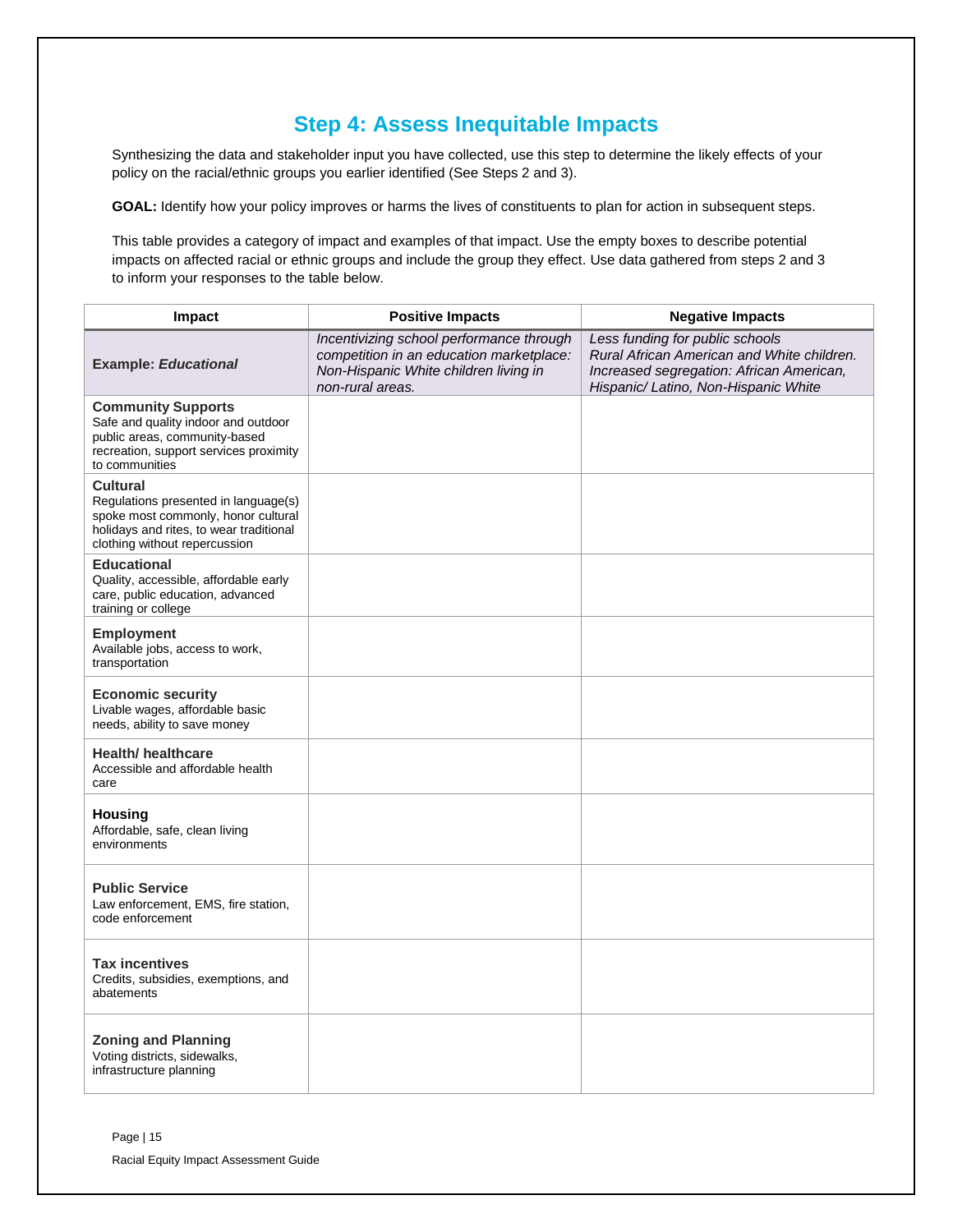### Step 4: Final Check:

| <b>Step 4 Tasks</b>                             |  |
|-------------------------------------------------|--|
| Assessed potential positive/ negative impact(s) |  |
| Identified of impacts                           |  |

# **Step 5: Plan, Prioritize, and Strategize Action**

<span id="page-15-0"></span>Consider strategies to eliminate or reduce the adverse impacts of your policy on affected racial/ethnic groups, prioritizing those that are most acceptable to stakeholders and allowable within your circumstances.

**GOAL:** Plan action to reduce inequitable outcomes.

When ranking the priority of the strategy, designate a ranking of '1' as the most pressing and feasible impact for the policy to address. Use information gained from community stakeholders and your research to fill in the boxes below.

| <b>Founded Impact</b>                                                | <b>Strategy to Intervene</b>                    | <b>Resources</b><br><b>Needed</b> | <b>Resources</b><br>Available<br>(Y/N) | <b>Acceptability</b><br>to<br><b>Stakeholders</b><br>(Y/N) | <b>Priority</b><br>Ranking                                   |
|----------------------------------------------------------------------|-------------------------------------------------|-----------------------------------|----------------------------------------|------------------------------------------------------------|--------------------------------------------------------------|
| Healthcare - not<br>enough school<br>nurses for combined<br>children | Provide funding for<br>additional school nurses | \$100,000 for<br>two FTEs         | ${\sf N}$                              | Y                                                          | 4- due to<br>feasibility issues<br>with funding<br>provision |
| 1.                                                                   |                                                 |                                   |                                        |                                                            |                                                              |
| 2.                                                                   |                                                 |                                   |                                        |                                                            |                                                              |
| 3.                                                                   |                                                 |                                   |                                        |                                                            |                                                              |
| 4.                                                                   |                                                 |                                   |                                        |                                                            |                                                              |
| 5.                                                                   |                                                 |                                   |                                        |                                                            |                                                              |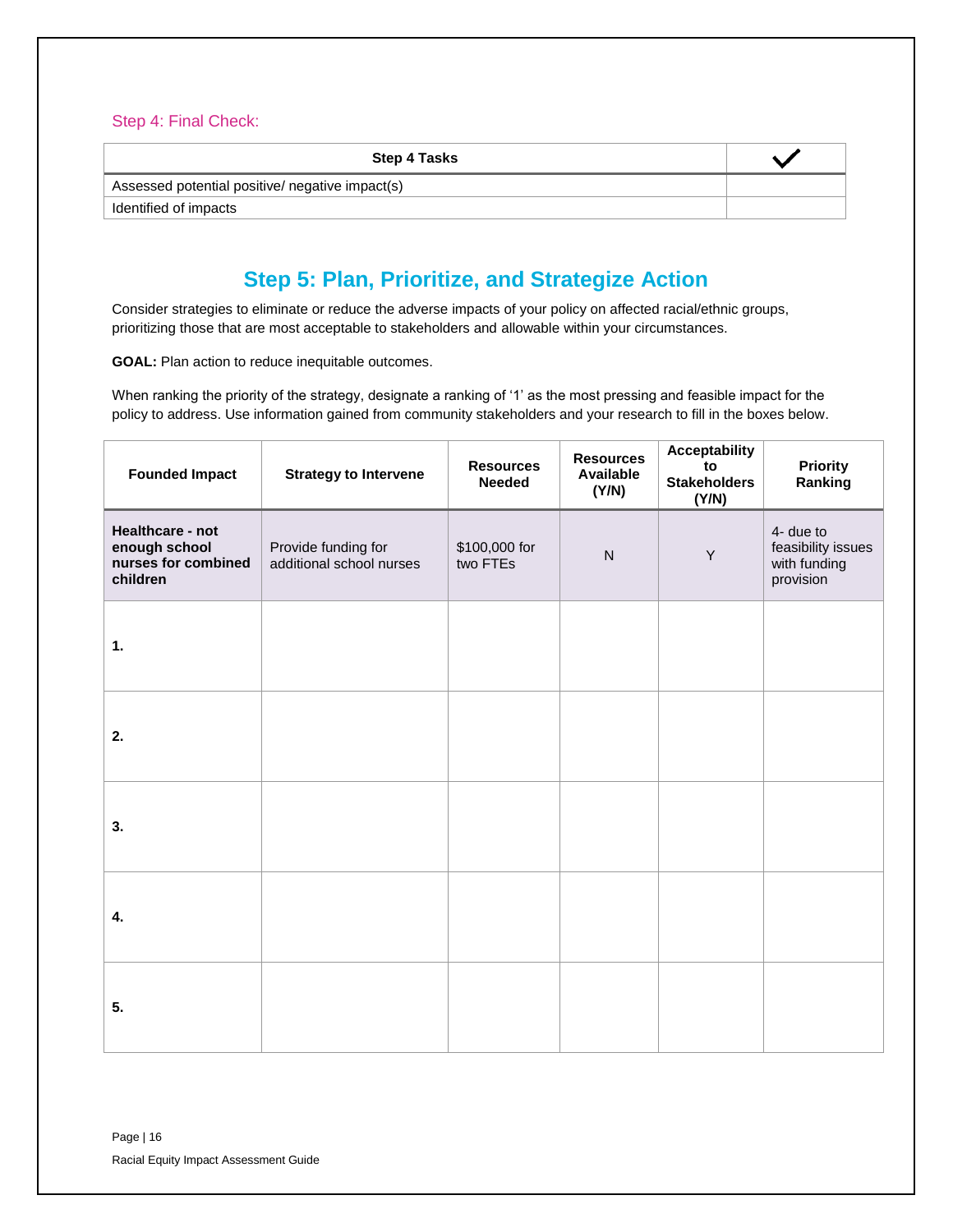**If your top-ranked strategies are not acceptable and achievable in the community, how can you improve your policy to become more acceptable/ achievable?**

### Step 5: Final Check:

<span id="page-16-0"></span>

| <b>Step 5 Tasks</b>                    |  |
|----------------------------------------|--|
| Prioritized impact strategies          |  |
| Planned for improvement, if applicable |  |

## **Step 6: Finalize Policy**

Inequity can only be countered when it is consciously addressed. Make any necessary alterations to your policy proposal to promote greater racial/ethnic equity.

**GOAL:** Based on your findings from previous steps about the impacts of your current policy and the feasibility of your team's strategies, make recommendations about the level of change necessary to adjust the impact of the policy on racial equity.

| <b>Modification Level</b>                    | <b>Rationale</b> |
|----------------------------------------------|------------------|
| Recommend NO modification                    |                  |
| Recommend MINOR modification                 |                  |
| <b>Recommend SIGNIFICANT</b><br>modification |                  |
| Recommend new policy                         |                  |

*Note:* Minor modification indicates proposed change to the original policy proposal that would not affect the assessment of racial/ethnic impact and does not substantially change the initial aim of the proposal.